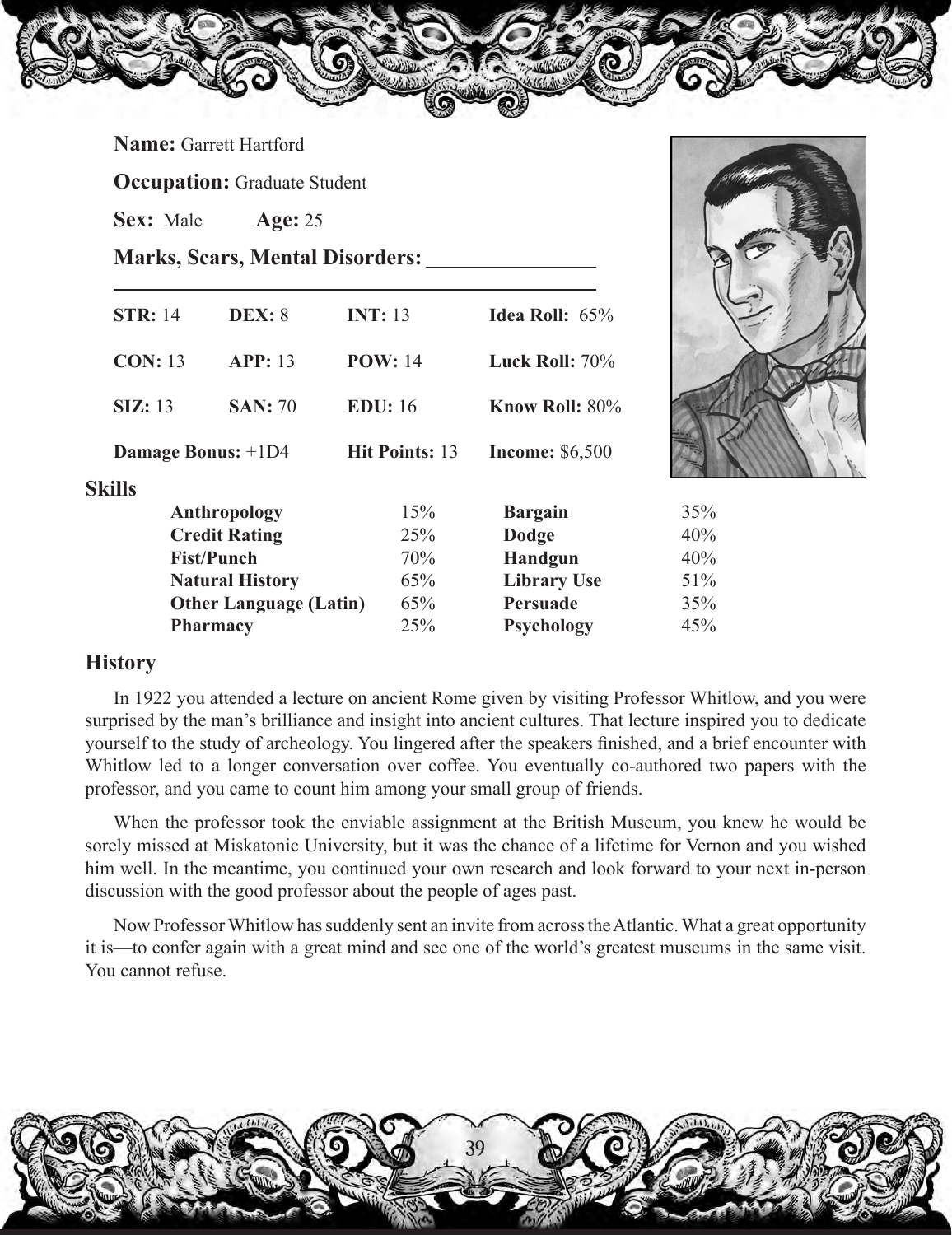**Name:** Reginald Gray

**Occupation:** Big Game Hunter

**Sex:** Male **Age:** 50

**Marks, Scars, Mental Disorders:**

|               | <b>STR: 15</b> | <b>DEX:</b> 12                 | <b>INT: 13</b> |                       | <b>Idea Roll:</b> $65%$  |     |
|---------------|----------------|--------------------------------|----------------|-----------------------|--------------------------|-----|
|               | <b>CON: 18</b> | <b>APP</b> : 10                | <b>POW: 12</b> |                       | Luck Roll: $60\%$        |     |
|               | SL:16          | <b>SAN</b> : 60                | EDU: 8         |                       | <b>Know Roll:</b> $40\%$ |     |
|               |                | Damage Bonus: +1D4             |                | <b>Hit Points: 17</b> | <b>Income: \$8,500</b>   |     |
| <b>Skills</b> |                |                                |                |                       |                          |     |
|               | <b>Climb</b>   |                                |                | 45%                   | <b>Dodge</b>             | 24% |
|               |                | <b>Drive Auto</b>              |                | 45%                   | <b>First Aid</b>         | 50% |
|               |                | <b>Fist/Punch</b>              |                | 50%                   | <b>Listen</b>            | 45% |
|               |                | <b>Natural History</b>         |                | 10%                   | <b>Navigate</b>          | 20% |
|               |                | <b>Other Language (Yoruba)</b> |                | 40%                   | <b>Psychology</b>        | 25% |
|               |                | Rifle (elephant gun)           |                | 75%                   | <b>Sneak</b>             | 60% |
|               |                | <b>Spot Hidden</b>             |                | 35%                   | <b>Track</b>             | 30% |
|               |                |                                |                |                       |                          |     |

## **History**

For the last eighteen years, Africa has been your home. You lead safaris and serve as an expedition guide for cash. It's a surprisingly good living, and folks need your valuable services to merely survive the Dark Continent. You've traveled from one end of the continent to the other, and you've seen some mighty unusual things, but only once did you question your choice of occupation—the day the university expedition went so terribly wrong.

You didn't think much of Vernon Whitlow the day you met him. He was a sheltered professor, not used to sunlight and harsh conditions, his hands as pink as a baby's. You gave him two days on the trail at most before he looked to head home. You were wrong. Initially he trudged along with the other pale professors, huffing his way over the many hillocks so common to Nigeria. But on the dark day when the expedition went south, Whitlow was the only person, excluding you, to make it out alive. The professor turned out to be pretty strong after all. Hostile natives, dangerous reptiles, disease … and far worse things best left unmentioned. You both put the memory of the horrible expedition behind you, and out of tragedy a loyal friendship was born.

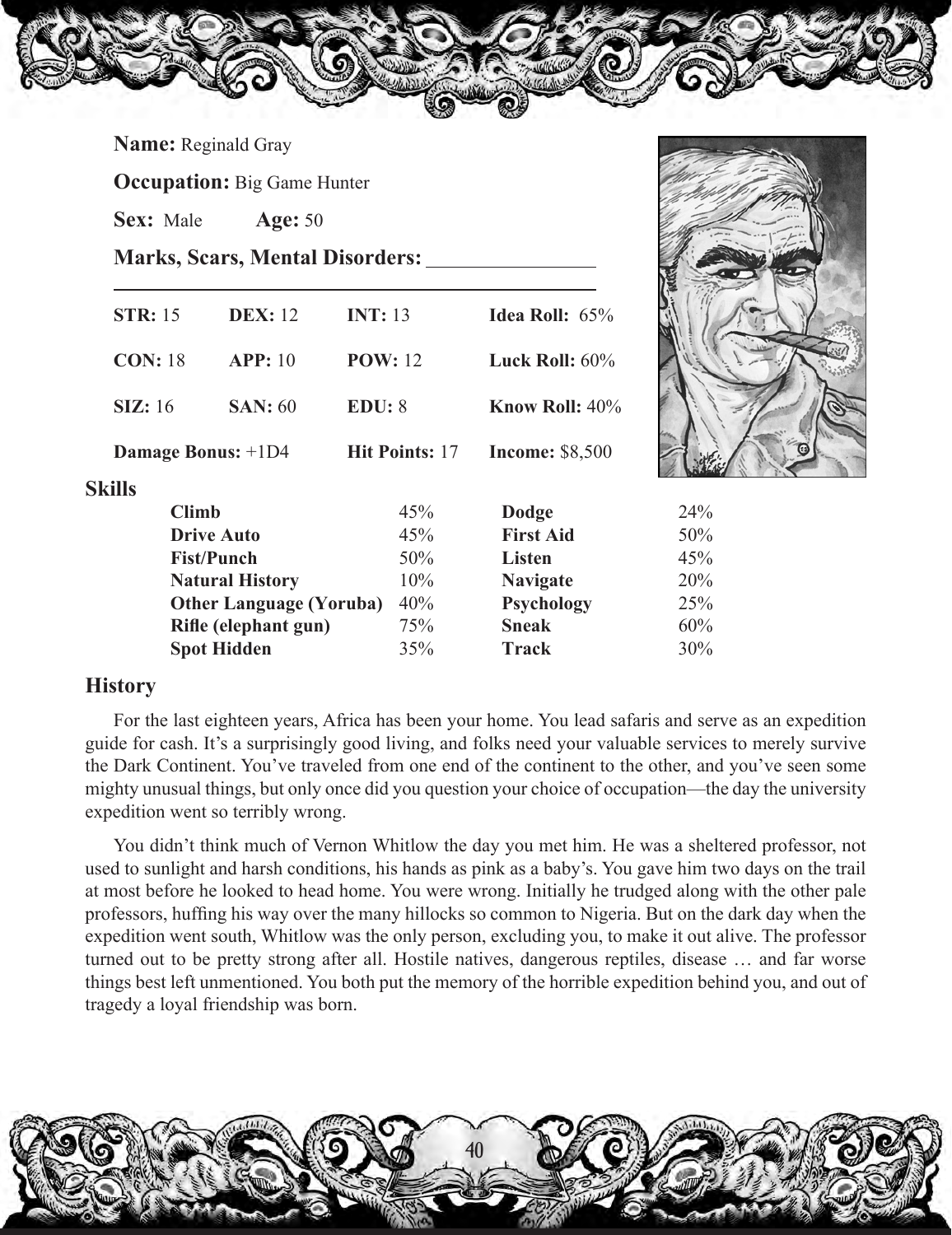**Name:** Leo Worthington III

**Occupation:** Playboy

**Sex:** Male **Age:** 24

**Marks, Scars, Mental Disorders:**

| <b>INT: 11</b><br><b>STR: 11</b><br><b>DEX:</b> 15<br><b>Idea Roll:</b> $55\%$        |
|---------------------------------------------------------------------------------------|
| <b>CON: 11</b><br><b>APP</b> : 16<br><b>POW: 12</b><br>Luck Roll: $60\%$              |
| <b>EDU:</b> 14<br><b>Know Roll: 70%</b><br>$\boldsymbol{\mathrm{SIZ}:}$ 12<br>SAN: 60 |
| <b>Income: \$16,500</b><br><b>Damage Bonus: none</b><br><b>Hit Points: 12</b>         |
|                                                                                       |
| 55%<br>Art (sculpture)<br><b>Astronomy</b>                                            |
| <b>Credit Rating</b><br><b>Cthulhu Mythos</b><br>75%                                  |
| <b>Fist/Punch</b><br>60%<br><b>Dodge</b>                                              |
| <b>Handgun</b><br>60%<br>Locksmith                                                    |
| 50%<br><b>Other Language (French)</b><br>Persuade                                     |
| <b>Ride</b><br>45%                                                                    |



You're no stranger to the good life. You've happily spent your days racing automobiles, gambling, socializing, and doing what you could to avoid an honest day's labor. Everything you needed was at your beck and call, and the future seemed wide open.

That all changed last year. The death of your parents, and your discovery of their gruesomely torn remains, put an end to your freewheeling ways. Cut off from future inheritance you thought certain was yours, you didn't feel anger but instead a new sense of purpose. You wanted to find those responsible for your parents' death and make them pay dearly.

The search for answers led down many dark roads, and you came to know your remote father far better *after* his death than before. Your search also made you aware that agents of creatures from beyond this realm existed here on earth and the knowledge staggered you to the core. Recently Vernon Whitlow, a friend of your father's in England, initiated contact with you. Your father kept few friends, but obviously he saw something in this researcher that drew his intellectual curiosity. Their correspondence about topics such as history and politics showed you a side of your father that wasn't all business. This invite was unexpected, but perhaps going to this gala will allow you to learn more about your father through Whitlow.

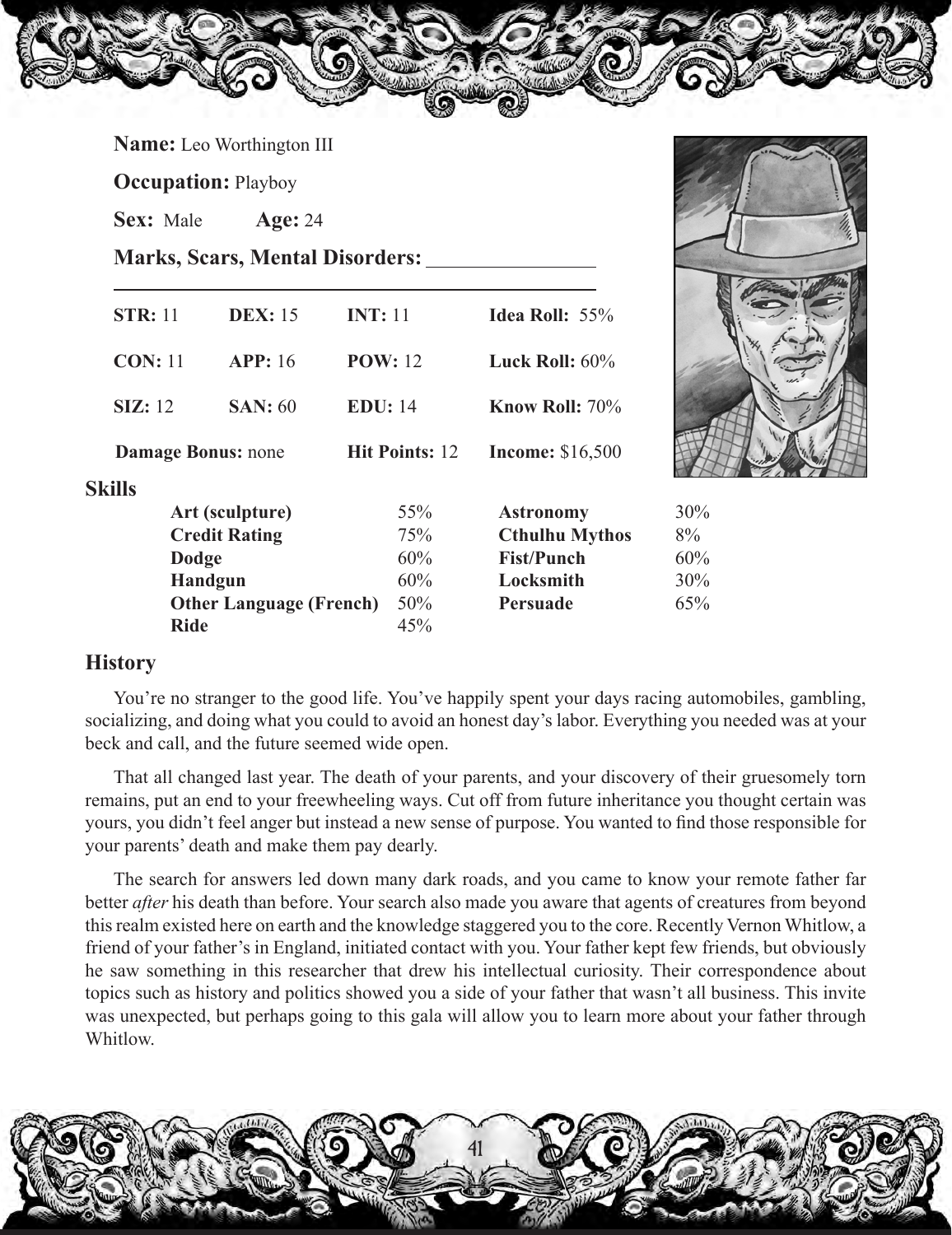| <b>Name:</b> Ruby Price   |                               |                                        |                                 |     |
|---------------------------|-------------------------------|----------------------------------------|---------------------------------|-----|
| <b>Occupation:</b> Author |                               |                                        |                                 |     |
| Sex: Female               | <b>Age: 27</b>                |                                        |                                 |     |
|                           |                               | <b>Marks, Scars, Mental Disorders:</b> |                                 |     |
| <b>STR: 11</b>            | <b>DEX: 14</b>                | <b>INT: 14</b>                         | <b>Idea Roll: 70%</b>           |     |
| <b>CON: 8</b>             | <b>APP: 15</b>                | <b>POW: 15</b>                         | Luck Roll: 75%                  |     |
| <b>SIZ:</b> 10            | <b>SAN: 75</b>                | <b>EDU:</b> 15                         | Know Roll: 75%                  |     |
| <b>Damage Bonus: none</b> |                               | <b>Hit Points: 9</b>                   | <b>Income: \$9,500</b>          |     |
| <b>Skills</b>             |                               |                                        |                                 |     |
|                           | <b>Astronomy</b>              | 40%                                    | <b>Dodge</b>                    | 48% |
|                           | <b>Fast Talk</b>              | 25%                                    | <b>Fist/Punch</b>               | 50% |
|                           | Handgun                       | 60%                                    | <b>History</b>                  | 60% |
|                           | <b>Library Use</b>            | 55%                                    | Occult                          | 65% |
|                           | <b>Own Language (English)</b> | 75%                                    | <b>Other Language (Italian)</b> | 50% |
|                           | Persuade                      | 50%                                    | Photography                     | 30% |
|                           | Psychology                    | 45%                                    | <b>Spot Hidden</b>              | 65% |

## **History**

It's been a struggle at times, but you never regretted leading a rather solitary life devoted to intellectual pursuits and your writing. There simply hasn't been time for the family life, and you prefer a writer's creative isolation broken up by the occasional adventure abroad.

Vernon Whitlow was your first critic, of a sort. Your first book, a ghost story penned under the name R. Price, was actually fairly dreadful, but the good professor wrote a kind critique of your work. The insightful letter helped turn your writing in the right direction, and you've only improved since. It turns out the professor is quite the fan of gothic fiction. A long correspondence followed, though you've never met the professor in person.

The recent invite to the British Museum gala was a pleasant surprise, and offers the opportunity to see a new country, meet your old mentor, and perhaps even get new ideas for your next spooky novel. You look forward to finally meeting Vernon ... and won't he be shocked to learn you're a woman!